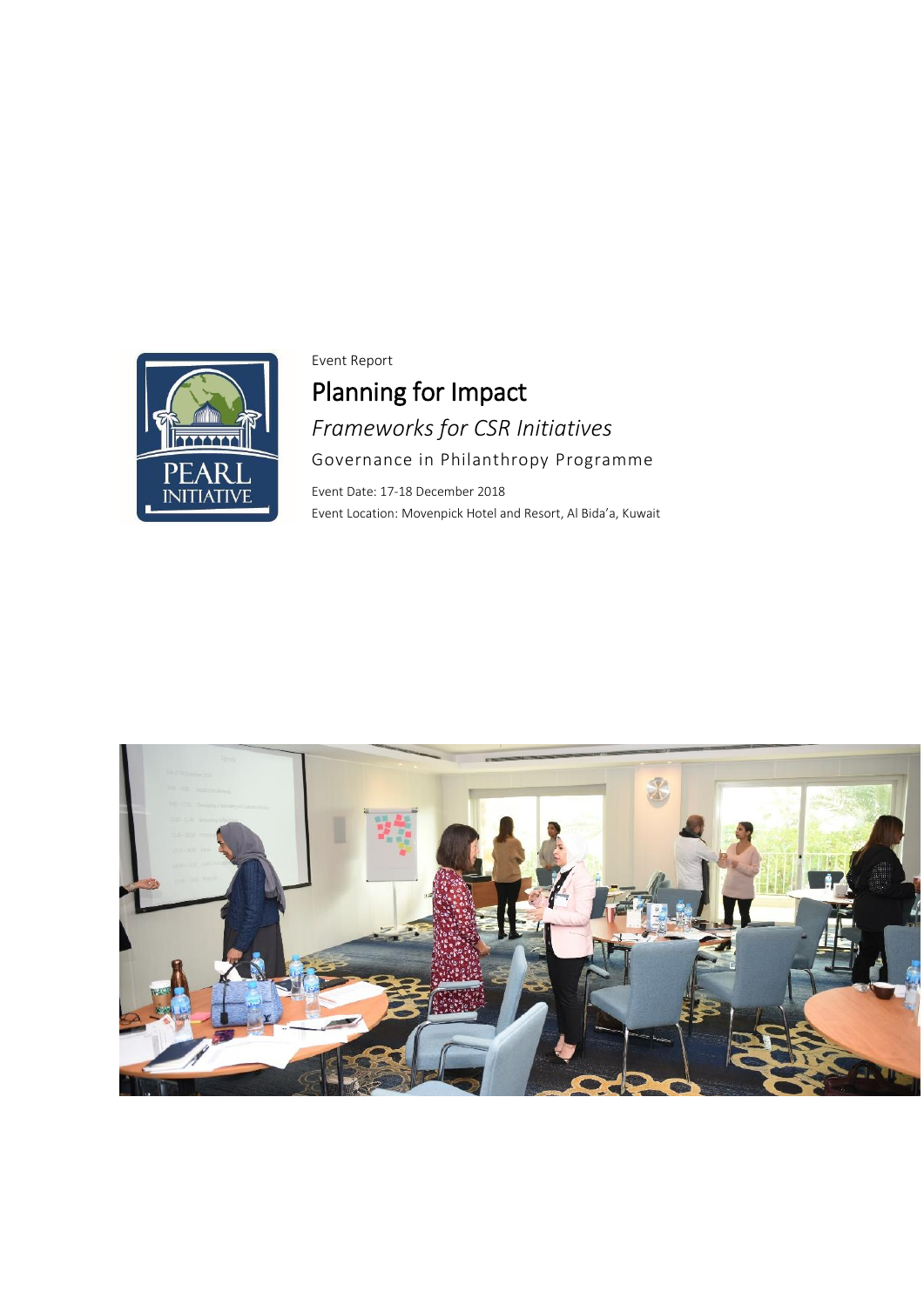

### Executive Summary

On December 17 – 18th, the Pearl Initiative in collaboration with en.v hosted a two-day workshop titled *Planning for Impact - Frameworks for CSR Initiatives event* (the "Workshop") in Kuwait.

The Workshop was held as part of the Pearl Initiative's Governance in Philanthropy programme, a programme supported by the Bill & Melinda Gates Foundation.

The purpose of the Workshop was to bring together CSR managers and directors in leading corporations and family firms based in Kuwait. The fifteen (15) participants represented fourteen (14) organisations, including regional banks, holding companies, and construction companies.

The Workshop was designed following feedback from a [focus group discussion](http://www.pearlinitiative.org/pi_admin/event/viewenpdf?filename=article-20171214054502.pdf) hosted by the Pearl Initiative in Kuwait in November 2017 identifying the challenges faced by institutional donors and non-profit organisations operating in Kuwait. A key trend that was highlighted was the lack of clarity on the structure of philanthropic programmes amongst family firms and corporations, as well as the need to be developing standards in reporting.

The Workshop focused on results-based programme design and monitoring & evaluation for CSR and philanthropic initiatives, introducing frameworks and key areas for consideration when designing results-based philanthropic and CSR programmes. The agenda (Annexure 1) began with introductions from the Pearl Initiative and en.v, followed by contributions from the audience on their background and the programmes they currently handle within their organisations.

Siham Nuseibeh and Lisa Philp (Annexure 2) facilitated the workshop providing both local and international perspectives. As the former CSR Manager at Agility in Kuwait, Siham Nuseibeh (SN) demonstrated technical know-how, as well as knowledge of the trends and challenges of the CSR sphere in Kuwait.

As the Senior Advisor at the Foundation Center, Lisa Philp (LP) presented international case studies and some of the most useful tools that could be used when designing CSR programmes.

This report is a summary of the Workshop's interactive discussions and key takeaways. To view the full presentation developed by the facilitators, please refer to their slide[s here.](http://www.pearlinitiative.org/pi_admin/publications/viewenpdf?filename=article-20190117062711.pdf)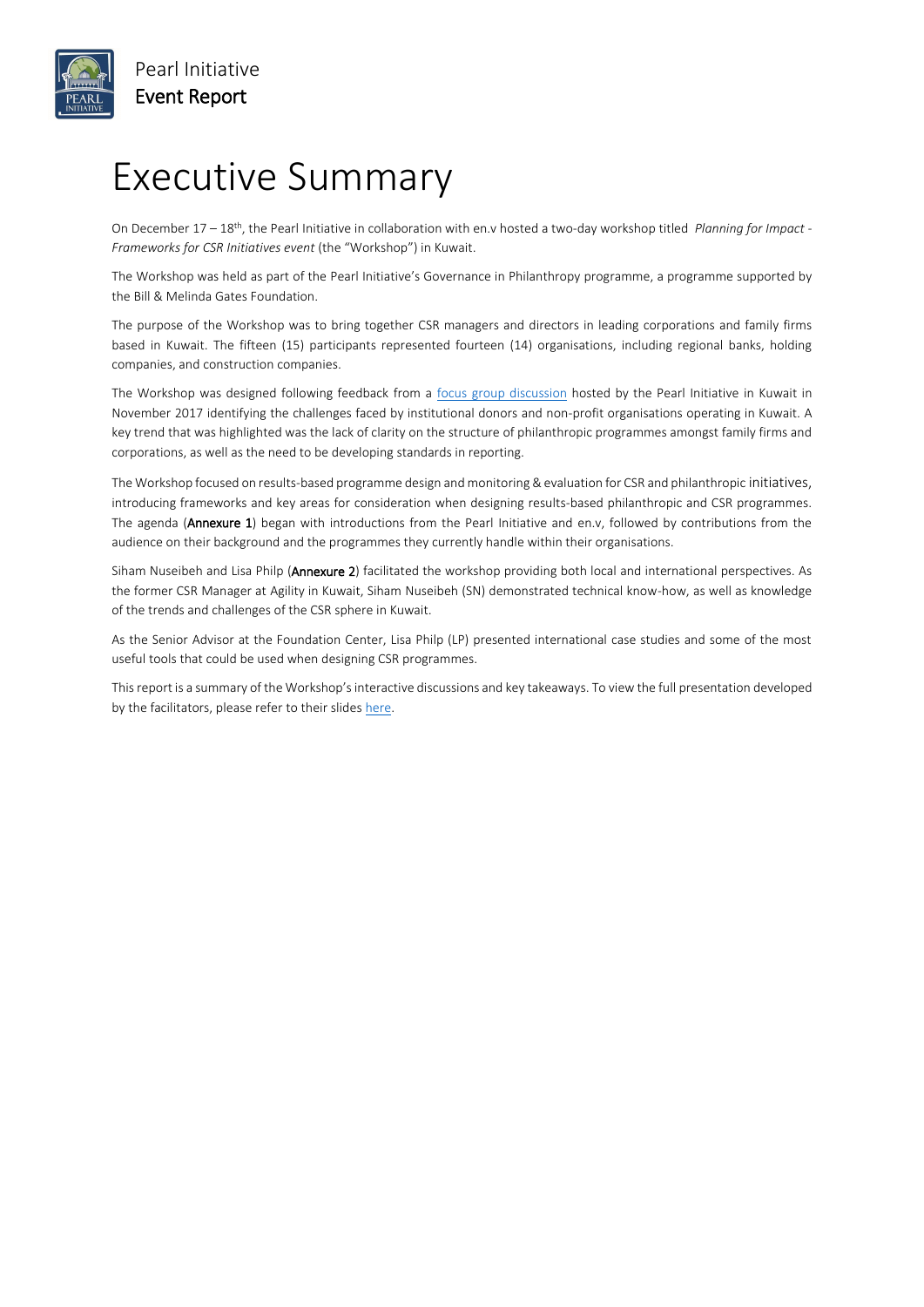

## Introduction

Yasmine Omari, Executive Director at the Pearl Initiative opened the Workshop providing a brief overview of the agenda and the Pearl Initiative's collaboration with en.v.

Following her introduction and an interactive ice-breaker led by en.v, SN encouraged the participants to introduce their current CSR and philanthropic programmes and some of the key focus areas their organisations endorse.

Building on from the participants' discussion, LP presented global trends in CSR programme design, including the environmental, social, and governance (ESG) integration model, increasing partnerships and brand activism.

#### Examples of exciting CSR initiatives shared by workshop participants:

- Partnering with a number of youth initiatives including The Proteges, Injaz and Tmkeen Entrepreneurship Platform highlighting their commitment to the development and training of future leaders.
- Setting up a social enterprise owned by the family charity trust fund. Proceedings of the mall continue to support the various activities of the charity trust fund.
- Supporting local produce by empowering local fishermen and skilled women communities.
- Activities delivered in partnership in NGOs, such as Injaz and Family Business Council, and Private Sector players to generate greater impact.

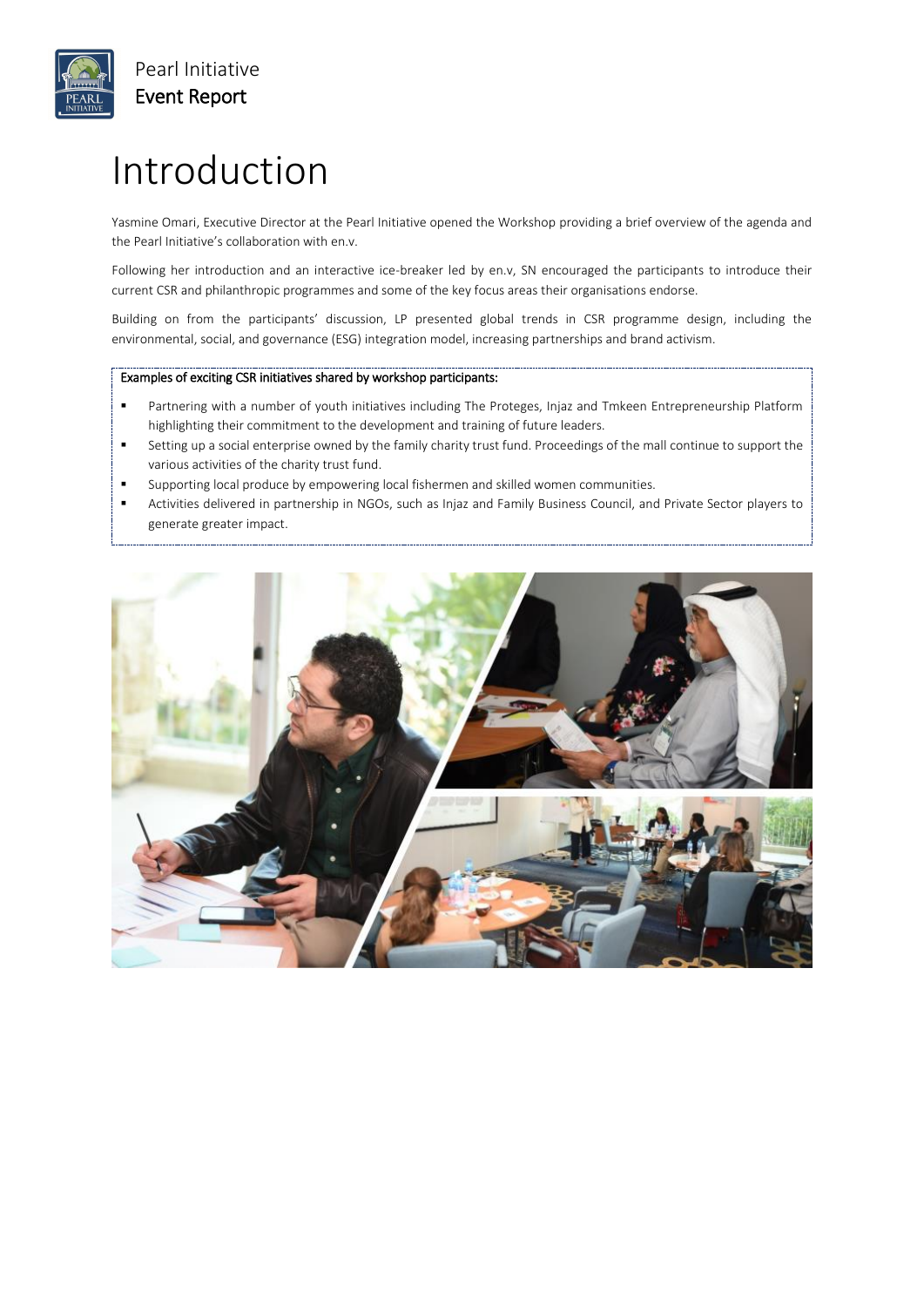

Pearl Initiative Event Report

### Key Contextual Considerations

Workshop participants identified several key contextual factors to be taken into account when thinking about their CSR and philanthropic initiatives, including the fact that NGOs and civil society actors continue to request sponsorships from businesses operating in Kuwait.

To this extent, all participants confirmed that the majority of approvals for such sponsorships are often based on pre-existing relationships with applicants.

In terms of the current legal framework, in 2015 the Kuwait Capital Market Authority (CMA) mandated that all listed companies must set up CSR programmes and report on their activities in this regard to the CMA on their activities.

In 2018, the requirements changed, and the CMA has yet to establish standards for such reporting. It was agreed by all participants that the lack of clarity from the CMA is challenging and contributes to the lack of the development in the CSR landscape in Kuwait.

"By quantifying the amount of sponsorship money granted for personal reasons and the more strategic grantmaking and evaluating their impact, management might be bought into changing their approval processes for sponsorship requests."

Lisa Philp

### Understanding the Challenges

To better understand the needs of the current CSR landscape in Kuwait, SN encouraged participants to share the most challenging issues individuals faced in their departments. The top challenges identified are outlined in the table below.

| <b>Key Challenges</b>                                       | <b>Associated Questions</b>                                                                                                                                           |
|-------------------------------------------------------------|-----------------------------------------------------------------------------------------------------------------------------------------------------------------------|
| Ad-hoc grant-making (sponsorships)                          | How are sponsorships sustained?<br>٠<br>Do sponsorships contribute to long-term projects and programmes?<br>$\blacksquare$<br>How are decisions on sponsorships made? |
| Impact and financial reporting                              | What is the value of reporting?<br>٠<br>What are some of the best practices in reporting<br>٠                                                                         |
| Strategic planning                                          | How should priorities be identified?<br>Who should be consulted when planning for CSR and philanthropic<br>٠<br>programmes?                                           |
| Setting key performance indicators<br>(KPIs) for programmes | What metrics need to be measured when planning for results-driven<br>٠<br>programmes?                                                                                 |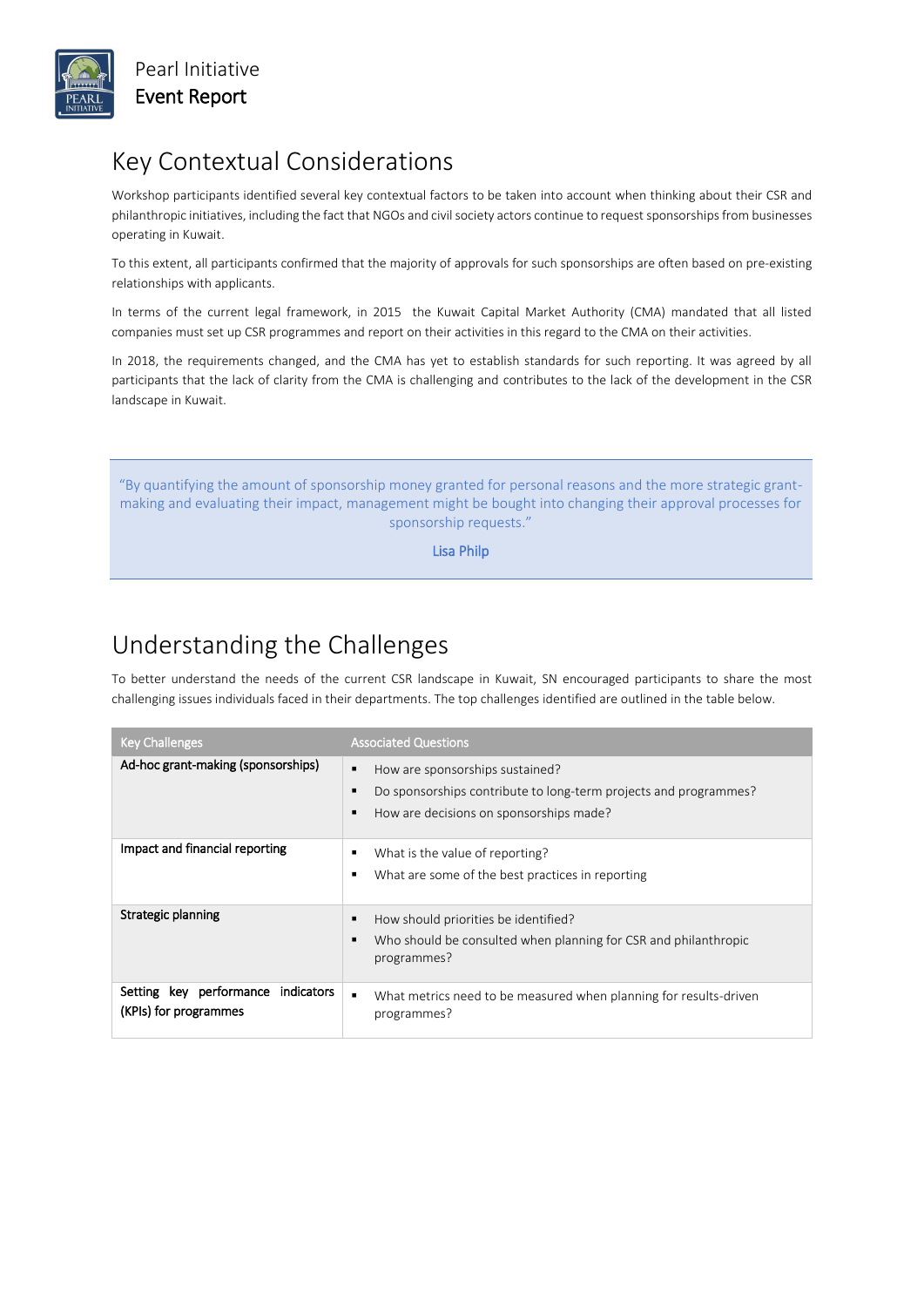

## Overview on Programme Design

The first session of the workshop covered the topic of programme design and some of the most commonly used frameworks that help organisations develop results-driven programmes, including social purpose paradigms, the theory of change, logical frameworks, and the ESG materiality matrix. To provide more context and practical knowledge, the facilitators shared international and local case studies.

"Over the years, we've moved from charity to CSR and now to creating shared value which looks at social problems as business opportunities that not only help society but help grow their businesses."

Siham Nuseibeh

### International Case Studies

Outlined below are some of the key examples referred to by LP in her presentation of international case studies.

- IB[M Corporate Service Corps:](https://www.ibm.com/ibm/responsibility/corporateservicecorps/#details) Provide pro-bono services to NGOs and their key stakeholders to address high-priority issues, such as education, health, and economic development.
- [Nielsen:](https://www.wfp.org/content/revolutionizing-data-collection-world-food-programme-nielsen-scalable-mobile-surveys-jun-2015) Partnered on a one-year programme to transform the United Nation's World Food Development Programme's data collection methodology from solely in-person interviews to incorporating remote mobile data collection into WFP's survey toolkit.
- [Fed-Ex:](https://www.directrelief.org/partnership/fedex/) Work with Direct Relief aid to provide local first-responders in Medical Reserve Corps units with "grab-andgo" med-packs that are filled with critically-needed medical supplies, ensuring continuity of care for vulnerable people during times of disasters.

### Local Case Study

SN presented on Agility, where she had previously worked, as a local case study to shed light on the framework that was used to build their sustainability platform.

- Agility set its four (4) sustainability pillars in accordance with the priorities of their key stakeholders; these include their employees, customers, and the environment. This was done to ensure that the sustainability framework is in line with their business strategy and not a bolt-on.
- The four (4) main pillars of sustainability for Agility are community, environment, business ethics, and people. All their programmes, sponsorships, and partnerships are linked to these four key pillars. .



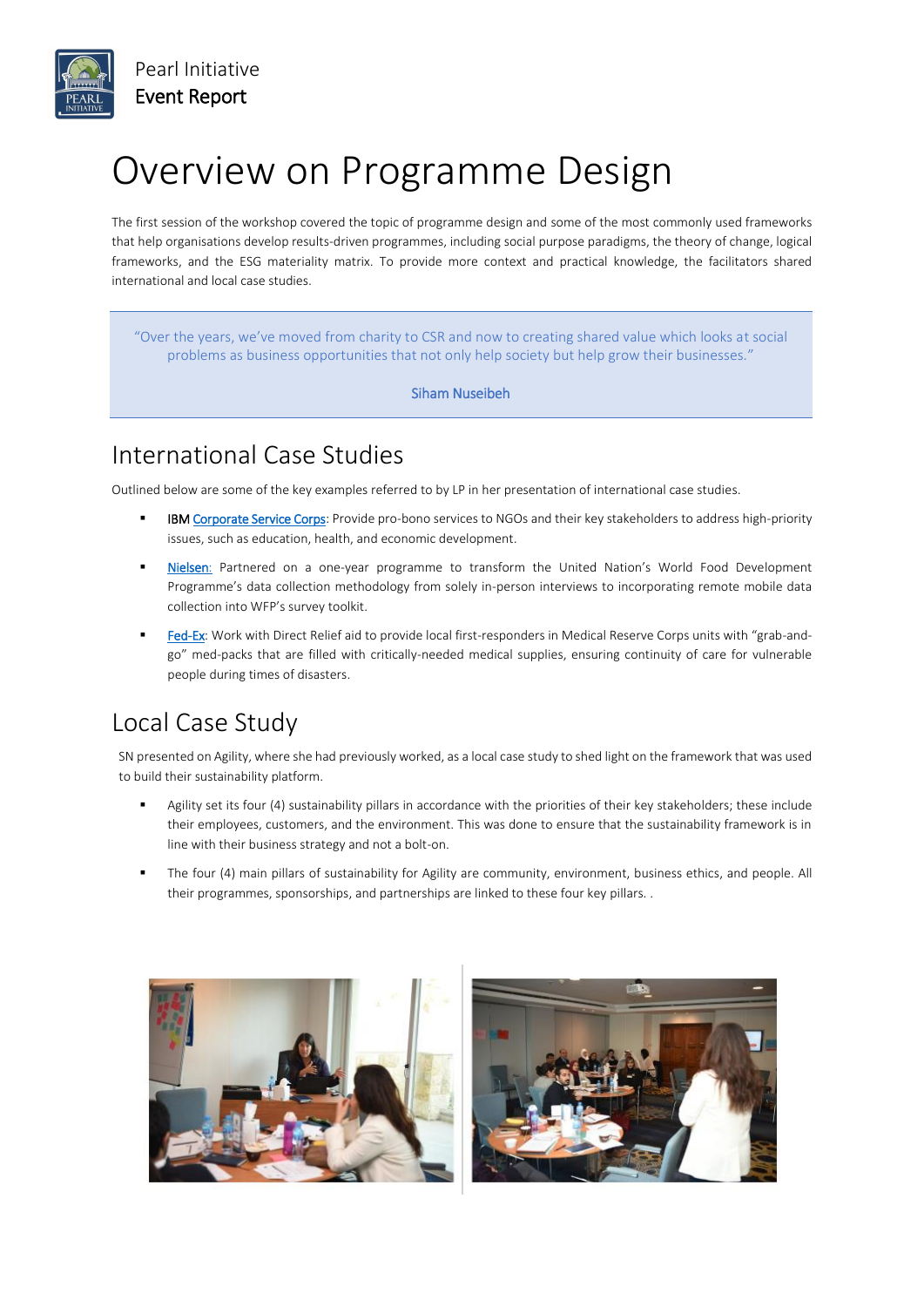

# Overview of Monitoring and Evaluation

The second day of the workshop provided an overview of the basics of monitoring and evaluation and an understanding of programme outputs and outcomes with reference to local and international case studies.

LP commenced the first session of the day with a presentation on global best practices and benchmarking in monitoring and evaluation (M&E), with reference to statistics and data fro[m CECP.](http://cecp.co/)

The following session included a detailed explanation and exercise on the differences between outcomes and outputs and how to measure both. To provide international context, LP presented examples from PWC and UnitedHealth Group as an exercise for the audience to identify the outputs and outcomes.

"Monitoring and evaluation is not only learning from successes, but also learning from failures."

#### Siham Nuseibeh

#### M&E Framework

To help guide the M&E understanding of the participants, SN provided simple steps they could follow for all their programmes.

- 1. Track only necessary data.
- 2. Select appropriate data collection tools.
- 3. Identify M&E roles and responsibilities within the organisation.
- 4. Choose SMART indicators (specific, measurable, attainable, relevant, and time-based).
- 5. Develop a logic model that identifies goals, outputs, and outcomes.
- 6. Create a comprehensive plan for analysis.
- 7. Share with stakeholders.

Additionally, SN discussed issues around setting sustainability indicators with a focus on the Global Reporting Initiative [\(GRI\)](https://www.globalreporting.org/Pages/default.aspx).

LP ended the session with a presentation on some of the tools and resources made available by the Foundation Center's [Issue](https://www.issuelab.org/)  [Lab,](https://www.issuelab.org/) [Grantcraft,](http://www.grantcraft.org/) an[d Glasspockets](http://glasspockets.org/) initiatives.

"Never underestimate the power of humility in sustainability reporting."

Siham Nuseibeh

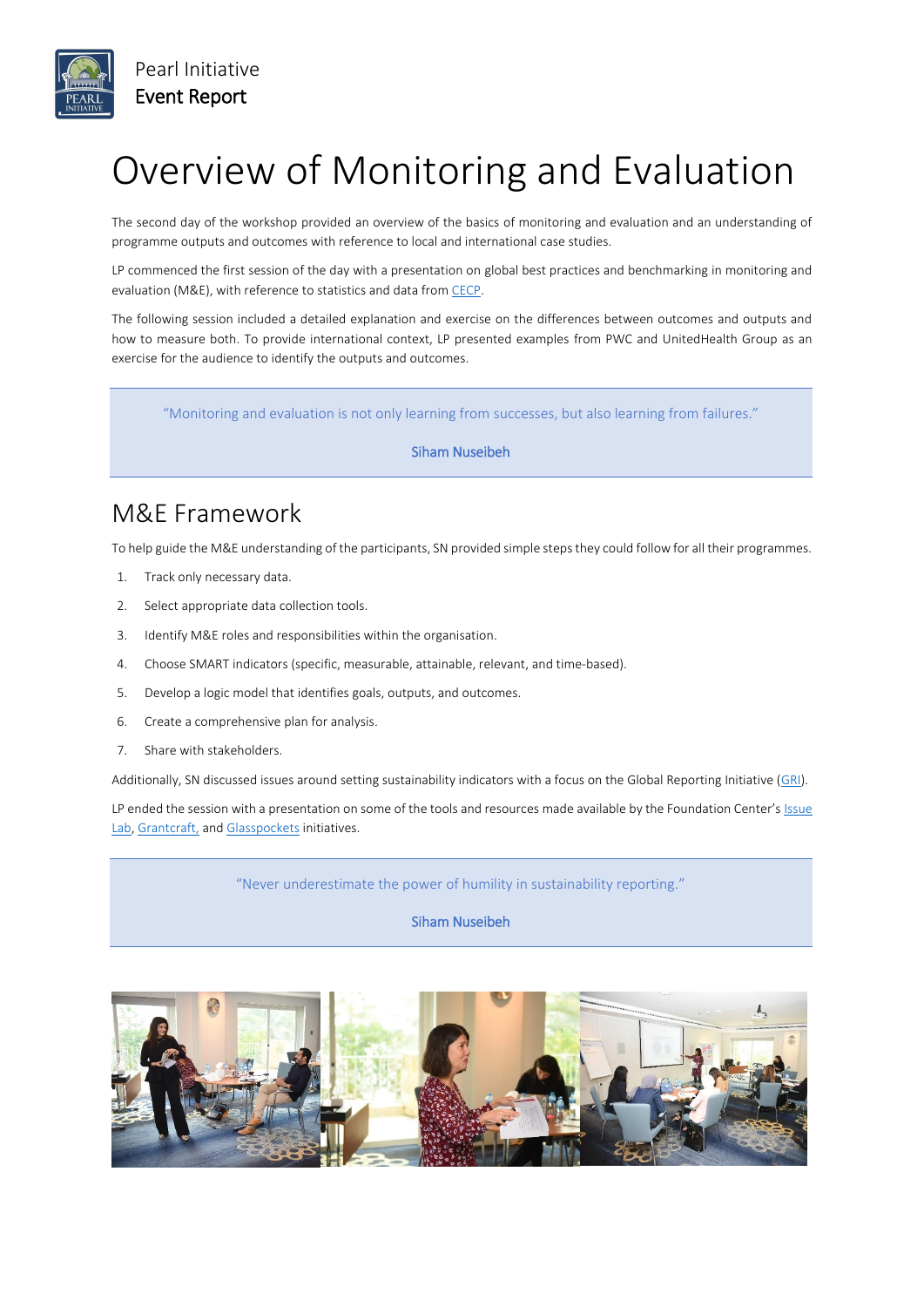

## Wrap-Up

en.v concluded the workshop with a quick "Roses and Thorns" exercise with the participants to identify some the key takeaways from the workshop. There was a consensus amongst the participants that the workshop was enlightening, asked the right questions, and provided opportunities to network, form potential partnerships, and share knowledge in an open platform.

Additionally, the audience thought it might be best to focus on one subject over the course of two days to allow for more indepth conversations and exercises. A few participants suggested providing more industry-focused analyses and highlighting regional learnings.



### Next Steps

Discussion at the workshop identified gaps in the CSR and philanthropy landscape with the need to focus and move forward on the following:

- 1. Partnership and Collaboration amongst various players including Private Sector and civil society actors with similar vested interests.
- 2. On-going dialogue to continue to bring professionals from various sectors, including government representatives, to discuss priorities, best practices, successes and challenges in an open platform.
- 3. Support in terms of education / training and policies / regulations for reporting on philanthropic and CSR activities.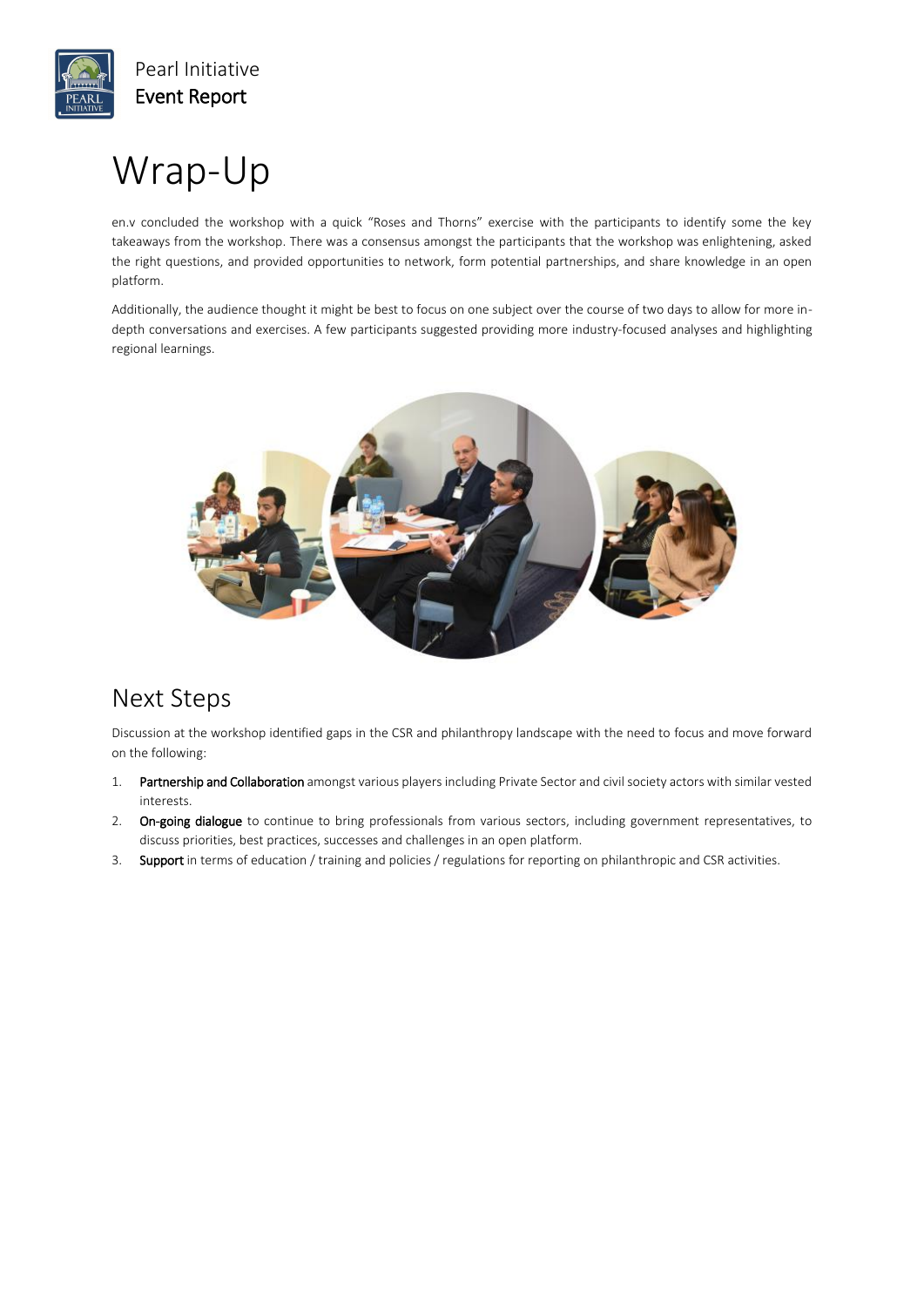

Pearl Initiative Event Report

## Media Coverage

The workshop was covered in Kuwait and the UAE inn both traditional and social media. Two releases were published by the Pearl Initiative and Burgan Bank on 23 December 2018.









 $G = \ln$ 

### A[ttendee Fe](https://alqabas.com/617949/)edback

Over 90% of the workshop participants attended to gain more skills and knowledge i[n monitoring and evaluating th](https://menafn.com/1097873194/Pearl-Initiative-rolls-out-Governance-in-Philanthropy-Programme-in-Kuwait)eir philanthropic and CSR initiatives. We asked the participants to fill out event satisfaction forms to capture their feedback, thoughts, and recommendations for future workshops.

Overall, the participants found the workshop to be useful and interactive. However, as is the case with almost all workshops, the participants would have liked to spend more time learning about useful tools and how they can be practically applied in their projects and initiatives.



Number of respondents: 12

*Figure 1: Participants were asked to rate the following from 1-4 (4 = Excellent, 3 = Very good, 2 = Good, 1 = Fair)*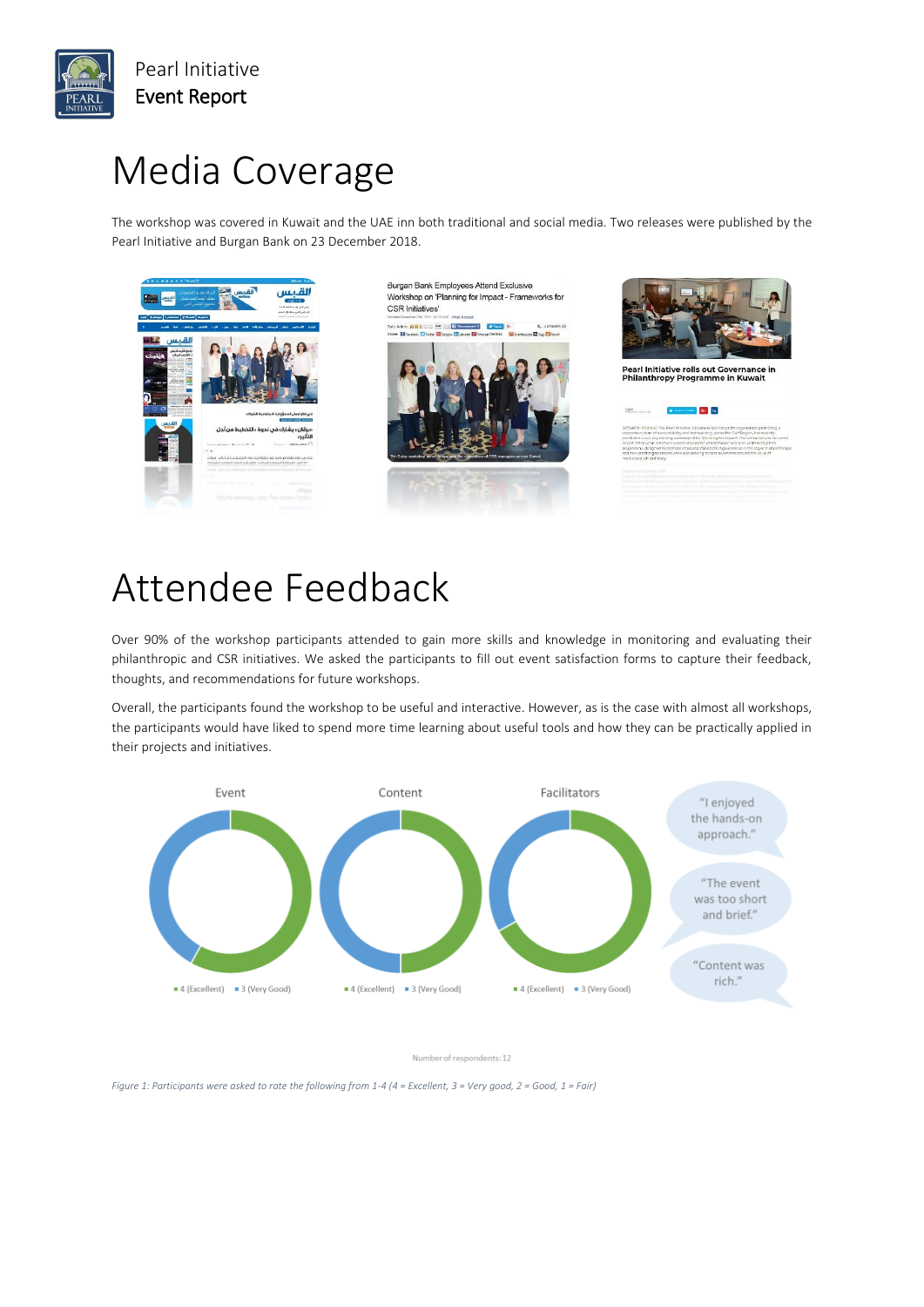

# Annexure 1

#### Agenda

| Day 1: Programme Design |                |                                                                                                                                                                                                                                                                                           |
|-------------------------|----------------|-------------------------------------------------------------------------------------------------------------------------------------------------------------------------------------------------------------------------------------------------------------------------------------------|
| <b>TIME</b>             | <b>SESSION</b> | <b>THEME</b>                                                                                                                                                                                                                                                                              |
| 8:30-9:00               |                | Registration / Coffee & Tea                                                                                                                                                                                                                                                               |
| $9:00 - 9:30$           | 1              | Introductions and Ice-Breaker                                                                                                                                                                                                                                                             |
| 9:30-11:15              | $\overline{2}$ | Understanding the Current State of Play                                                                                                                                                                                                                                                   |
|                         |                | Following discussions from participants about their CSR initiatives and some of the<br>main choices they face, key global trends and opportunities in the CSR field were<br>highlighted in this session.                                                                                  |
| 11:15-11:45             |                | Networking Break                                                                                                                                                                                                                                                                          |
| 11:45-13:30             | 3              | Overview of and Promising Practices in CSR Programme Design                                                                                                                                                                                                                               |
|                         |                | This session explained elements of CSR programme design, along with promising<br>practices from diverse regional and international industries. Participants engaged<br>in an exercise to gain practical learning on CSR programme design.                                                 |
| 13:30-14:45             |                | Lunch Break                                                                                                                                                                                                                                                                               |
| 14:45-15:45             | 4              | Speed Dating and Useful Tools                                                                                                                                                                                                                                                             |
|                         |                | Through a speed dating exercise, participants shared their preliminary programme<br>designs followed by a discussion with the facilitators on useful tools for designing<br>results-based CSR programmes.                                                                                 |
| 15:45-16:00             | 5              | Wrap-up / Day close                                                                                                                                                                                                                                                                       |
|                         |                | Day 2: Monitoring & Evaluation                                                                                                                                                                                                                                                            |
| <b>TIME</b>             | <b>SESSION</b> | <b>THEME</b>                                                                                                                                                                                                                                                                              |
| 8:30-9:00               |                | Registration / Coffee & Tea                                                                                                                                                                                                                                                               |
| 9:00-9:30               | $\mathbf{1}$   | Ice-Breaker                                                                                                                                                                                                                                                                               |
| 9:30-11:15              | $\overline{2}$ | Developing a Monitoring & Evaluation Mindset                                                                                                                                                                                                                                              |
|                         |                | Following a benchmarking presentation about monitoring & evaluation (M&E) for<br>CSR, the participants will be asked to reflect on their current M&E practices and<br>assess their performance. At the end of this session, participants will discuss M&E<br>challenges with their peers. |
| 11:15-11:45             |                | Networking Break                                                                                                                                                                                                                                                                          |
| 11:45-13:30             | 3              | Overview of and Promising Practices in M&E                                                                                                                                                                                                                                                |
|                         |                | Featuring local and international case studies, this session will demonstrate the<br>various ways M&E could be addressed in organisations.                                                                                                                                                |
| 13:30-14:45             |                | Lunch Break                                                                                                                                                                                                                                                                               |
| 14:45-15:45             | 4              | <b>Useful Tools and Guidelines</b>                                                                                                                                                                                                                                                        |
|                         |                | Participants will be encouraged to develop and build on their current M&E                                                                                                                                                                                                                 |
|                         |                | framework with guidance and tips on various tools from the facilitators.                                                                                                                                                                                                                  |